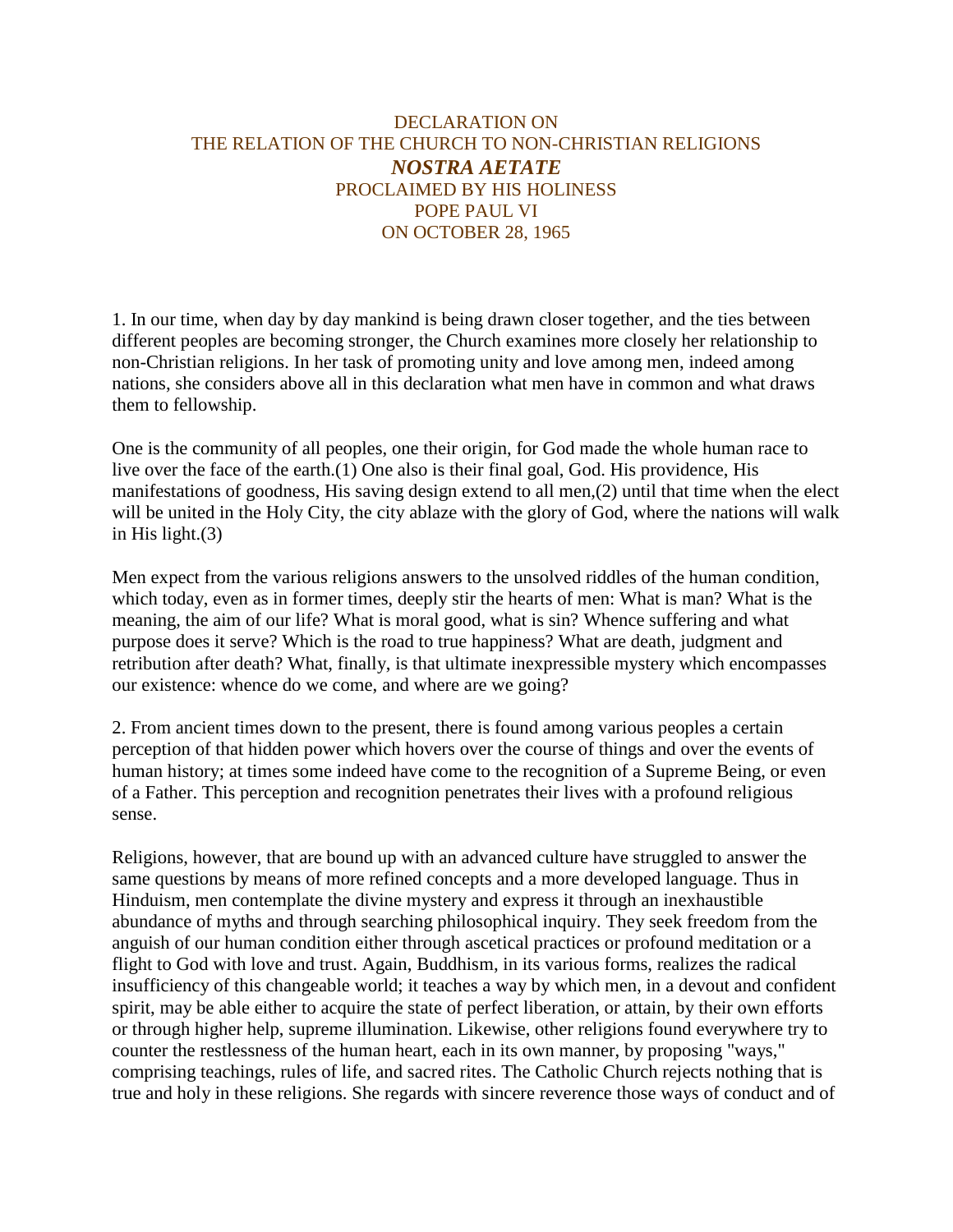life, those precepts and teachings which, though differing in many aspects from the ones she holds and sets forth, nonetheless often reflect a ray of that Truth which enlightens all men. Indeed, she proclaims, and ever must proclaim Christ "the way, the truth, and the life" (John 14:6), in whom men may find the fullness of religious life, in whom God has reconciled all things to Himself.(4)

The Church, therefore, exhorts her sons, that through dialogue and collaboration with the followers of other religions, carried out with prudence and love and in witness to the Christian faith and life, they recognize, preserve and promote the good things, spiritual and moral, as well as the socio-cultural values found among these men.

3. The Church regards with esteem also the Moslems. They adore the one God, living and subsisting in Himself; merciful and all- powerful, the Creator of heaven and earth,(5) who has spoken to men; they take pains to submit wholeheartedly to even His inscrutable decrees, just as Abraham, with whom the faith of Islam takes pleasure in linking itself, submitted to God. Though they do not acknowledge Jesus as God, they revere Him as a prophet. They also honor Mary, His virgin Mother; at times they even call on her with devotion. In addition, they await the day of judgment when God will render their deserts to all those who have been raised up from the dead. Finally, they value the moral life and worship God especially through prayer, almsgiving and fasting.

Since in the course of centuries not a few quarrels and hostilities have arisen between Christians and Moslems, this sacred synod urges all to forget the past and to work sincerely for mutual understanding and to preserve as well as to promote together for the benefit of all mankind social justice and moral welfare, as well as peace and freedom.

4. As the sacred synod searches into the mystery of the Church, it remembers the bond that spiritually ties the people of the New Covenant to Abraham's stock.

Thus the Church of Christ acknowledges that, according to God's saving design, the beginnings of her faith and her election are found already among the Patriarchs, Moses and the prophets. She professes that all who believe in Christ-Abraham's sons according to faith (6)-are included in the same Patriarch's call, and likewise that the salvation of the Church is mysteriously foreshadowed by the chosen people's exodus from the land of bondage. The Church, therefore, cannot forget that she received the revelation of the Old Testament through the people with whom God in His inexpressible mercy concluded the Ancient Covenant. Nor can she forget that she draws sustenance from the root of that well-cultivated olive tree onto which have been grafted the wild shoots, the Gentiles.(7) Indeed, the Church believes that by His cross Christ, Our Peace, reconciled Jews and Gentiles. making both one in Himself.(8)

The Church keeps ever in mind the words of the Apostle about his kinsmen: "theirs is the sonship and the glory and the covenants and the law and the worship and the promises; theirs are the fathers and from them is the Christ according to the flesh" (Rom. 9:4-5), the Son of the Virgin Mary. She also recalls that the Apostles, the Church's main-stay and pillars, as well as most of the early disciples who proclaimed Christ's Gospel to the world, sprang from the Jewish people.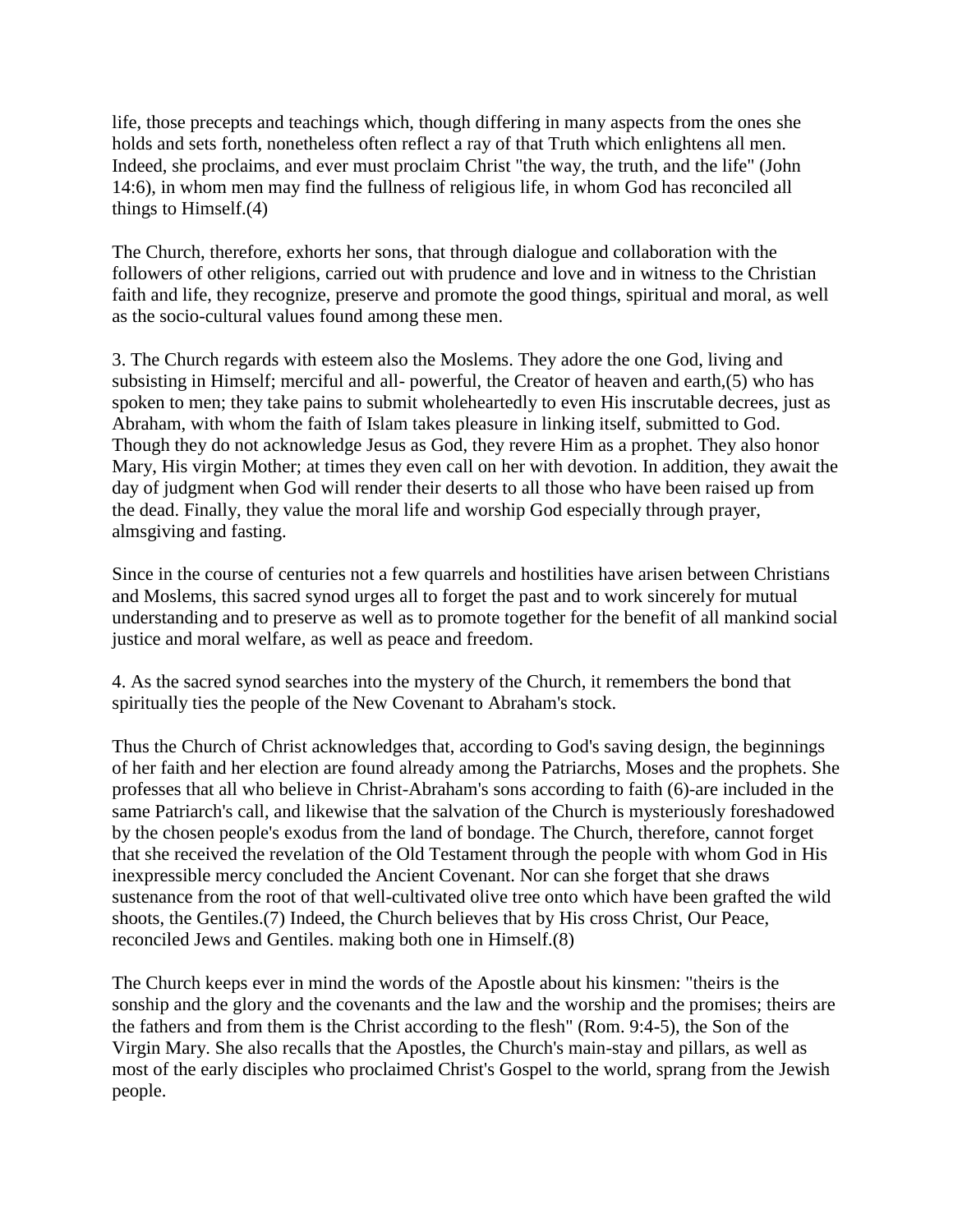As Holy Scripture testifies, Jerusalem did not recognize the time of her visitation,(9) nor did the Jews in large number, accept the Gospel; indeed not a few opposed its spreading.(10) Nevertheless, God holds the Jews most dear for the sake of their Fathers; He does not repent of the gifts He makes or of the calls He issues-such is the witness of the Apostle.(11) In company with the Prophets and the same Apostle, the Church awaits that day, known to God alone, on which all peoples will address the Lord in a single voice and "serve him shoulder to shoulder" (Soph. 3:9).(12)

Since the spiritual patrimony common to Christians and Jews is thus so great, this sacred synod wants to foster and recommend that mutual understanding and respect which is the fruit, above all, of biblical and theological studies as well as of fraternal dialogues.

True, the Jewish authorities and those who followed their lead pressed for the death of Christ;(13) still, what happened in His passion cannot be charged against all the Jews, without distinction, then alive, nor against the Jews of today. Although the Church is the new people of God, the Jews should not be presented as rejected or accursed by God, as if this followed from the Holy Scriptures. All should see to it, then, that in catechetical work or in the preaching of the word of God they do not teach anything that does not conform to the truth of the Gospel and the spirit of Christ.

Furthermore, in her rejection of every persecution against any man, the Church, mindful of the patrimony she shares with the Jews and moved not by political reasons but by the Gospel's spiritual love, decries hatred, persecutions, displays of anti-Semitism, directed against Jews at any time and by anyone.

Besides, as the Church has always held and holds now, Christ underwent His passion and death freely, because of the sins of men and out of infinite love, in order that all may reach salvation. It is, therefore, the burden of the Church's preaching to proclaim the cross of Christ as the sign of God's all-embracing love and as the fountain from which every grace flows.

5. We cannot truly call on God, the Father of all, if we refuse to treat in a brotherly way any man, created as he is in the image of God. Man's relation to God the Father and his relation to men his brothers are so linked together that Scripture says: "He who does not love does not know God" (1 John 4:8).

No foundation therefore remains for any theory or practice that leads to discrimination between man and man or people and people, so far as their human dignity and the rights flowing from it are concerned.

The Church reproves, as foreign to the mind of Christ, any discrimination against men or harassment of them because of their race, color, condition of life, or religion. On the contrary, following in the footsteps of the holy Apostles Peter and Paul, this sacred synod ardently implores the Christian faithful to "maintain good fellowship among the nations" (1 Peter 2:12), and, if possible, to live for their part in peace with all men, $(14)$  so that they may truly be sons of the Father who is in heaven.(15)